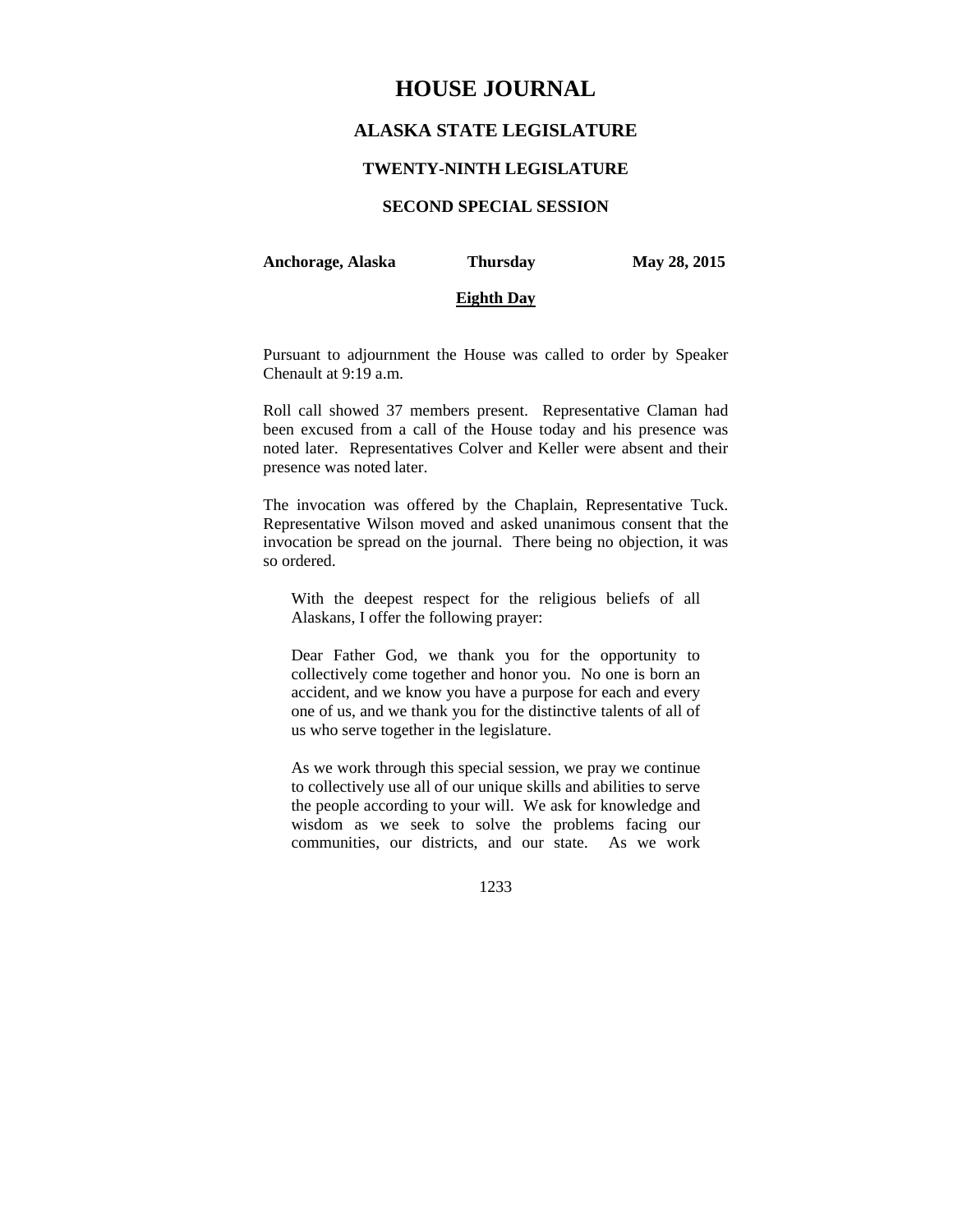together we ask for good favor and respect for one another, and we ask to become better acquainted to build stronger bonds. We ask that you continually bless our lives, our families, and the greater people of Alaska with good health and prosperity. With all that agree, Amen.

The Pledge of Allegiance was led by Representative Wool.

### **CERTIFICATION OF THE JOURNAL**

Representative Millett moved and asked unanimous consent that the journal for the seventh legislative day of the second special session be approved as certified by the Chief Clerk. There being no objection, it was so ordered.

\*\*The presence of Representative Keller was noted.

## **CONSIDERATION OF THE DAILY CALENDAR**

## **THIRD READING OF HOUSE BILLS**

## **HB 2001**

The following, which was advanced to third reading from the May 27, 2015, calendar (page 1231), was read the third time:

#### CS FOR HOUSE BILL NO. 2001(FIN)

"An Act making appropriations for the operating and loan program expenses of state government and for certain programs; making appropriations for the operating expenses of the state's integrated comprehensive mental health program; capitalizing funds and repealing appropriations; making appropriations under art. IX, sec. 17(c), Constitution of the State of Alaska, from the constitutional budget reserve fund; and providing for an effective date."

Representative Guttenberg moved and asked unanimous consent that CSHB 2001(FIN) be returned to second reading for the specific purpose of considering Amendment No. 1. There being no objection, it was so ordered.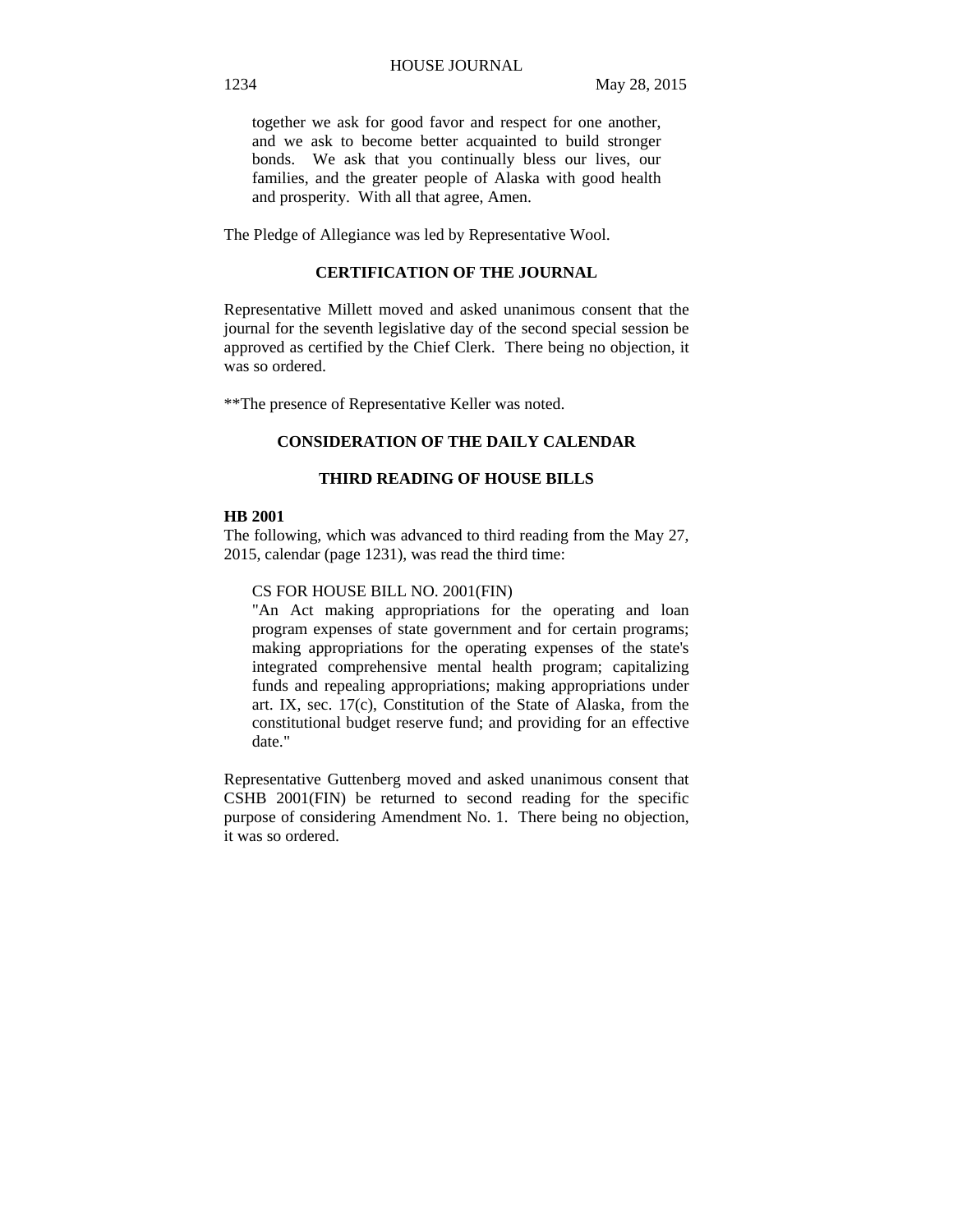The Speaker stated that, without objection, CSHB 2001(FIN) would be returned to second reading for all amendments.

Amendment No. 1 was offered by Representatives Guttenberg and Gara:

Page 63, line 13: Delete "estimated to be \$700,000,000" Insert "not to exceed \$500,000,000"

Representative Guttenberg moved and asked unanimous consent that Amendment No. 1 be adopted.

Representative Johnson objected.

\*\*The presence of Representative Colver was noted.

The question being: "Shall Amendment No. 1 be adopted?" The roll was called with the following result:

CSHB 2001(FIN)

Second Reading Amendment No. 1

## **YEAS: 12 NAYS: 27 EXCUSED: 1 ABSENT: 0**

Yeas: Drummond, Gara, Gruenberg, Guttenberg, Josephson, Kawasaki, Kito, Kreiss-Tomkins, Ortiz, Tarr, Tuck, Wool

Nays: Colver, Edgmon, Foster, Gattis, Hawker, Herron, Hughes, Johnson, Keller, LeDoux, Lynn, Millett, Munoz, Nageak, Neuman, Olson, Pruitt, Reinbold, Saddler, Seaton, Stutes, Talerico, Thompson, Tilton, Vazquez, Wilson, Chenault

Excused: Claman

And so, Amendment No. 1 was not adopted.

Amendment No. 2 was offered by Representatives Josephson and Kito: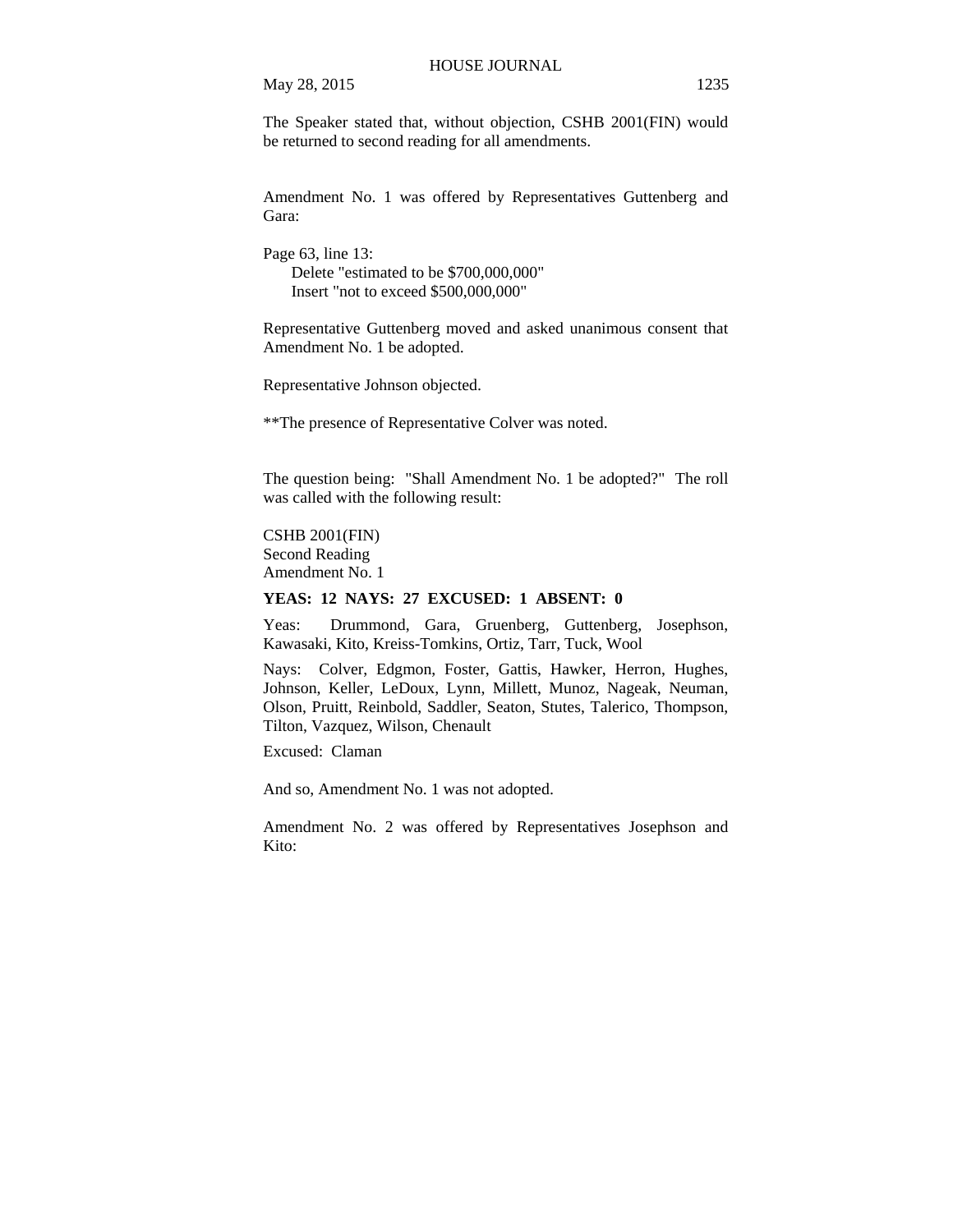Page 63, line 29, through page 64, line 11: Delete all material and insert:

"**\* Sec. 10.** DEPARTMENT OF EDUCATION AND EARLY DEVELOPMENT. The sum of \$32,243,700 is appropriated from the general fund to the Department of Education and Early Development to be distributed as state aid to districts according to the average daily membership for each district adjusted under AS 14.17.410(b)(1)(A) - (D) for the fiscal year ending June 30, 2016."

Page 67, line 20: Delete " $9(a) - (c)$ ,"

Page 67, lines 24 - 27: Delete all material.

Representative Josephson moved and asked unanimous consent that Amendment No. 2 be adopted.

Representative Gattis objected.

The question being: "Shall Amendment No. 2 be adopted?" The roll was called with the following result:

CSHB 2001(FIN) Second Reading Amendment No. 2

### **YEAS: 11 NAYS: 27 EXCUSED: 1 ABSENT: 1**

Yeas: Drummond, Gara, Gruenberg, Guttenberg, Josephson, Kawasaki, Kito, Ortiz, Tarr, Tuck, Wool

Nays: Edgmon, Foster, Gattis, Hawker, Herron, Hughes, Johnson, Keller, LeDoux, Lynn, Millett, Munoz, Nageak, Neuman, Olson, Pruitt, Reinbold, Saddler, Seaton, Stutes, Talerico, Thompson, Tilton, Vazquez, Wilson, Colver, Chenault

Excused: Claman

Absent: Kreiss-Tomkins

And so, Amendment No. 2 was not adopted.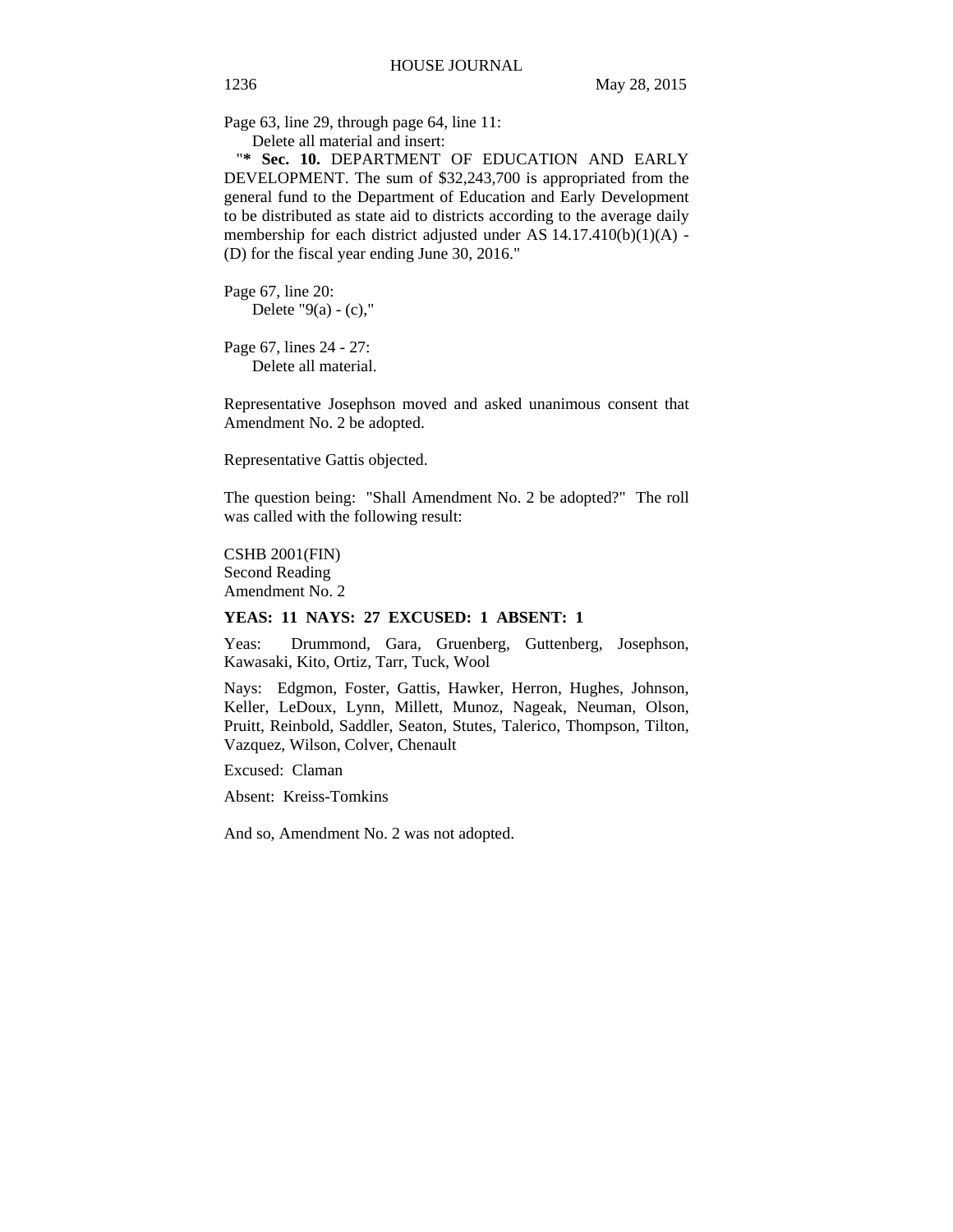The Speaker stated that, without objection, the House would recess until 1:30 p.m.; and so, the House recessed at 12:32 p.m.

### **AFTER RECESS**

The Speaker called the House back to order at 1:38 p.m.

### **THIRD READING OF HOUSE BILLS**

(continued)

#### **HB 2001**

The following was again before the House in second reading (page 1235):

#### CS FOR HOUSE BILL NO. 2001(FIN)

"An Act making appropriations for the operating and loan program expenses of state government and for certain programs; making appropriations for the operating expenses of the state's integrated comprehensive mental health program; capitalizing funds and repealing appropriations; making appropriations under art. IX, sec. 17(c), Constitution of the State of Alaska, from the constitutional budget reserve fund; and providing for an effective date."

Amendment No. 3 was not offered.

Representative Millett moved and asked unanimous consent that Representative Gruenberg be excused from a call of the House today. There being no objection, it was so ordered.

Amendment No. 4 was offered by Representatives Tarr and Gruenberg:

Page 13, line 14: Delete "**75,724,800**" in both places Insert "**80,816,400**" in both places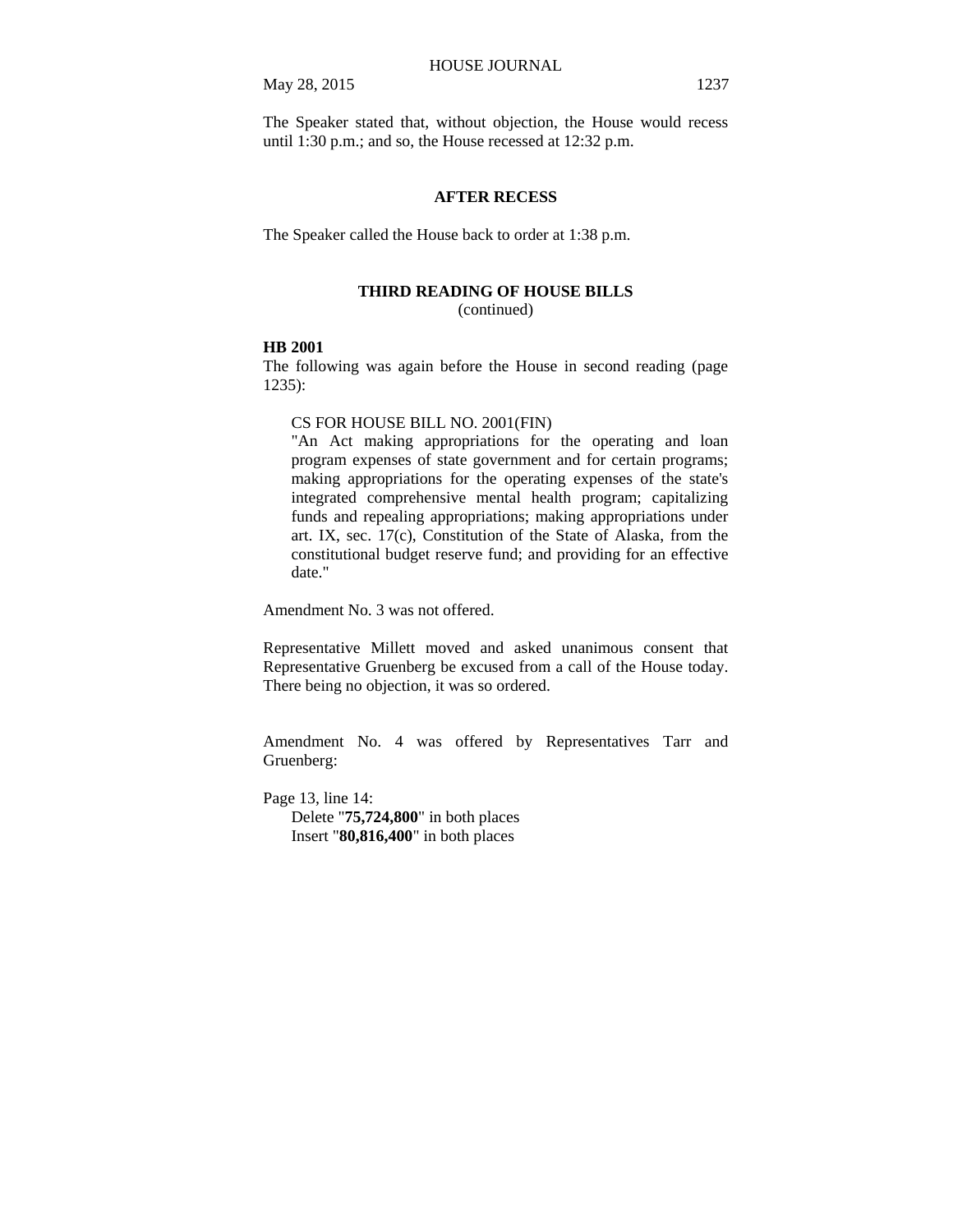Page 13, line 21: Delete "8,612,400" Insert "13,704,000"

Adjust fund sources and totals accordingly.

Representative Tarr moved and asked unanimous consent that Amendment No. 4 be adopted.

Representative Saddler objected.

The question being: "Shall Amendment No. 4 be adopted?" The roll was called with the following result:

CSHB 2001(FIN) Second Reading Amendment No. 4

### **YEAS: 11 NAYS: 27 EXCUSED: 2 ABSENT: 0**

Yeas: Gara, Guttenberg, Josephson, Kawasaki, Kito, Kreiss-Tomkins, Ortiz, Tarr, Tuck, Wool, Drummond

Nays: Edgmon, Foster, Gattis, Hawker, Herron, Hughes, Johnson, Keller, LeDoux, Lynn, Millett, Munoz, Nageak, Neuman, Olson, Pruitt, Reinbold, Saddler, Seaton, Stutes, Talerico, Thompson, Tilton, Vazquez, Wilson, Colver, Chenault

Excused: Gruenberg, Claman

And so, Amendment No. 4 was not adopted.

Amendment No. 5 was offered by Representatives Drummond, Tuck, Wool, and Ortiz:

Page 6, line 16: Delete "**13,434,800**" in both places Insert "**16,184,800**" in both places

Page 6, line 28: Delete "5,720,400" Insert "6,470,400"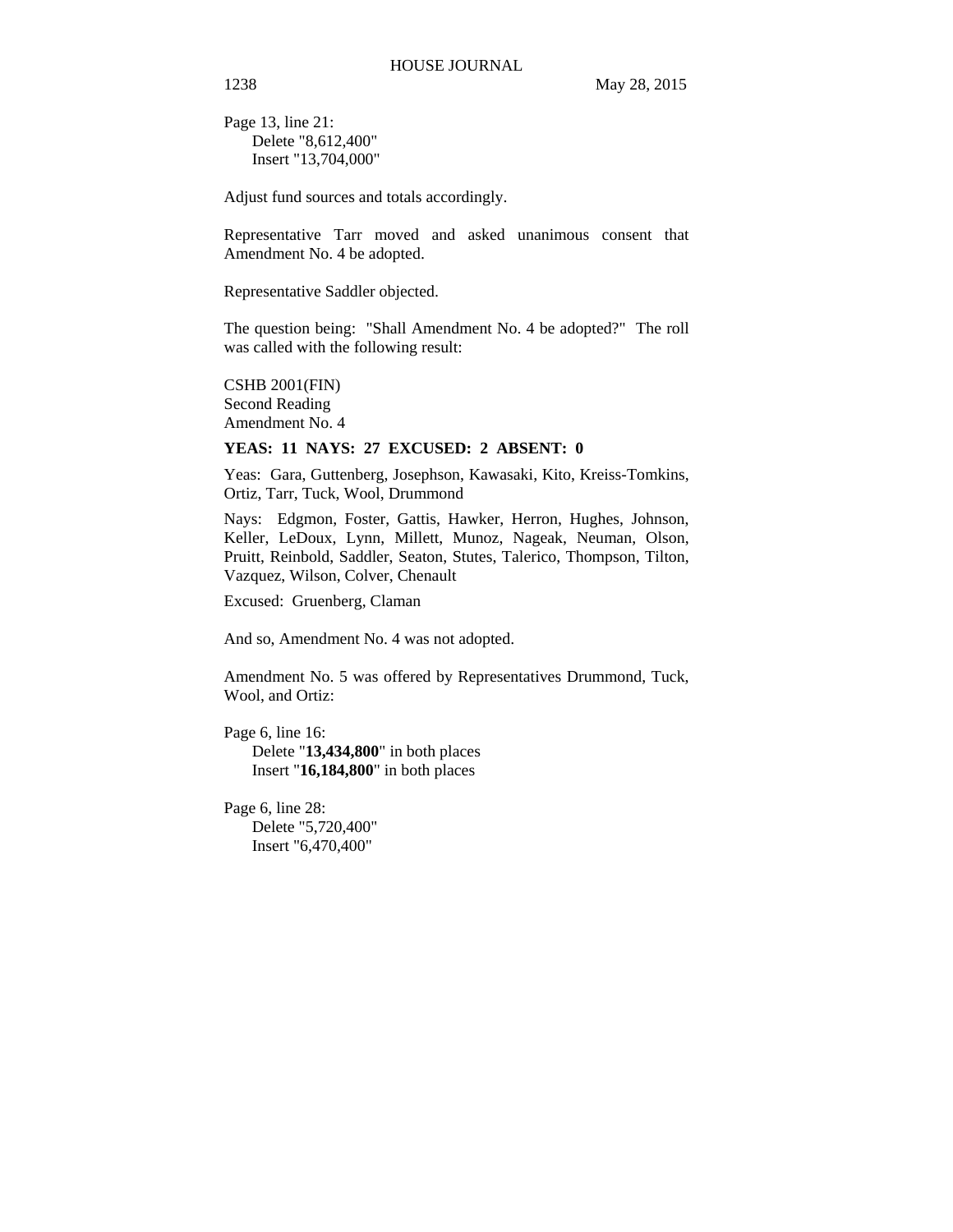Page 6, following line 28:

Insert new material to read: "ALLOCATIONS

Pre-Kindergarten Grants 2,000,000"

Adjust fund sources and totals accordingly.

Representative Drummond moved and asked unanimous consent that Amendment No. 5 be adopted.

Representative Johnson objected.

The question being: "Shall Amendment No. 5 be adopted?" The roll was called with the following result:

CSHB 2001(FIN) Second Reading Amendment No. 5

#### **YEAS: 11 NAYS: 26 EXCUSED: 2 ABSENT: 1**

Yeas: Gara, Guttenberg, Josephson, Kawasaki, Kito, Kreiss-Tomkins, Ortiz, Tarr, Tuck, Wool, Drummond

Nays: Foster, Gattis, Hawker, Herron, Johnson, Keller, LeDoux, Lynn, Millett, Munoz, Nageak, Neuman, Olson, Pruitt, Reinbold, Saddler, Seaton, Stutes, Talerico, Thompson, Tilton, Vazquez, Wilson, Colver, Edgmon, Chenault

Excused: Gruenberg, Claman

Absent: Hughes

And so, Amendment No. 5 was not adopted.

Amendment No. 6 was offered by Representatives Gara, Kawasaki, and Guttenberg:

Page 12, line 5:

| <b>Children's Services</b>      | 41,916,600     | 41,234,900     | 681.700"     |
|---------------------------------|----------------|----------------|--------------|
|                                 | <b>ITEMS</b>   | <b>FUND</b>    | <b>FUNDS</b> |
|                                 | "APPROPRIATION | <b>GENERAL</b> | <b>OTHER</b> |
| Delete all material and insert: |                |                |              |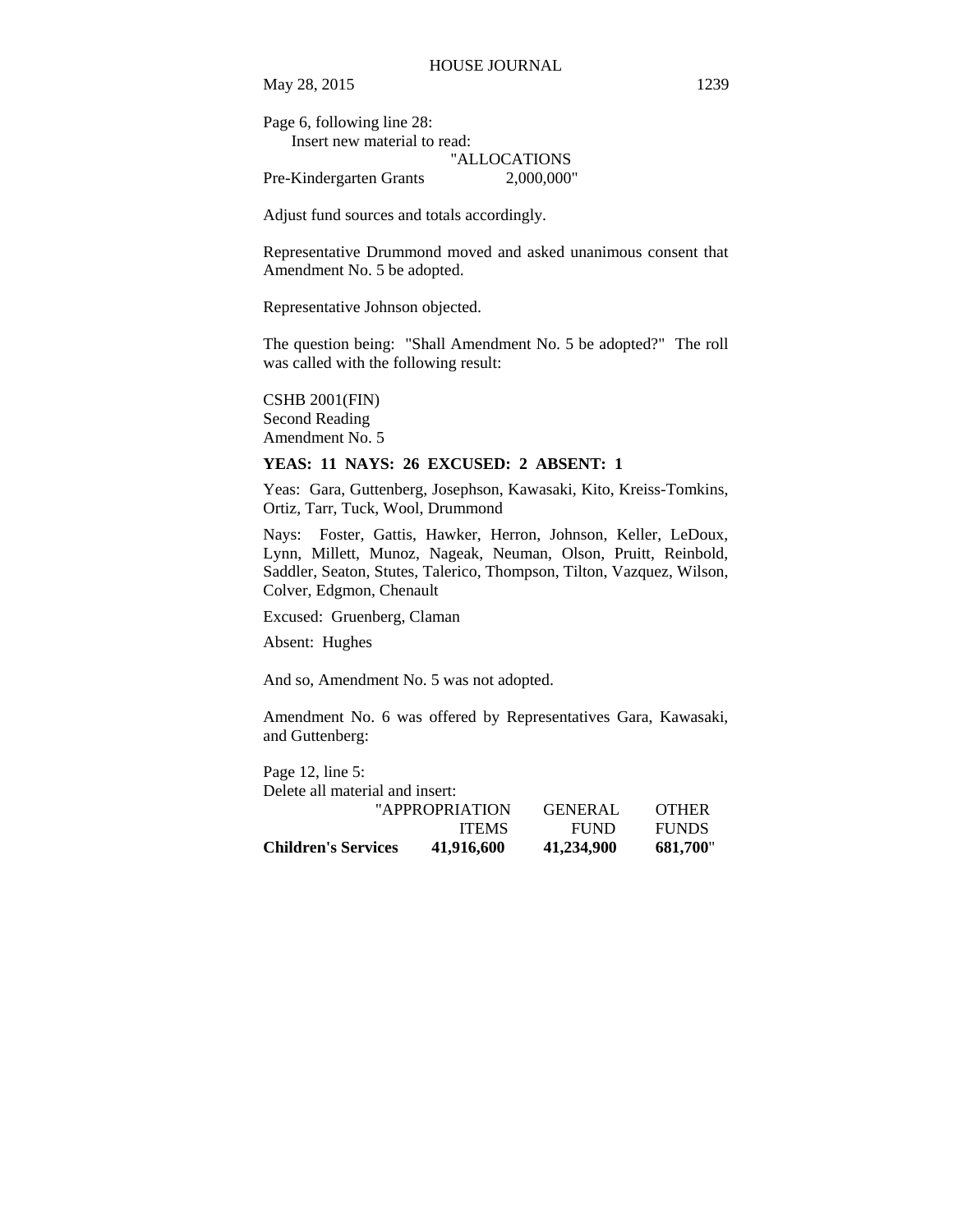Page 12, line 10: Delete "18,089,300" Insert "21,497,700"

Page 12, line 11: Delete "1,307,500" Insert "1,518,800"

Adjust fund sources and totals accordingly.

Representative Gara moved and asked unanimous consent that Amendment No. 6 be adopted.

Representative Wilson objected.

The question being: "Shall Amendment No. 6 be adopted?" The roll was called with the following result:

CSHB 2001(FIN) Second Reading Amendment No. 6

#### **YEAS: 12 NAYS: 26 EXCUSED: 2 ABSENT: 0**

Yeas: Gara, Guttenberg, Josephson, Kawasaki, Kito, Kreiss-Tomkins, Ortiz, Tarr, Thompson, Tuck, Wool, Drummond

Nays: Gattis, Hawker, Herron, Hughes, Johnson, Keller, LeDoux, Lynn, Millett, Munoz, Nageak, Neuman, Olson, Pruitt, Reinbold, Saddler, Seaton, Stutes, Talerico, Tilton, Vazquez, Wilson, Colver, Edgmon, Foster, Chenault

Excused: Gruenberg, Claman

And so, Amendment No. 6 was not adopted.

Amendment No. 7 was offered by Representatives Wool, Josephson, and Guttenberg:

Page 24, line 21:

Delete "**242,504,900**" in both places Insert "**249,504,900**" in both places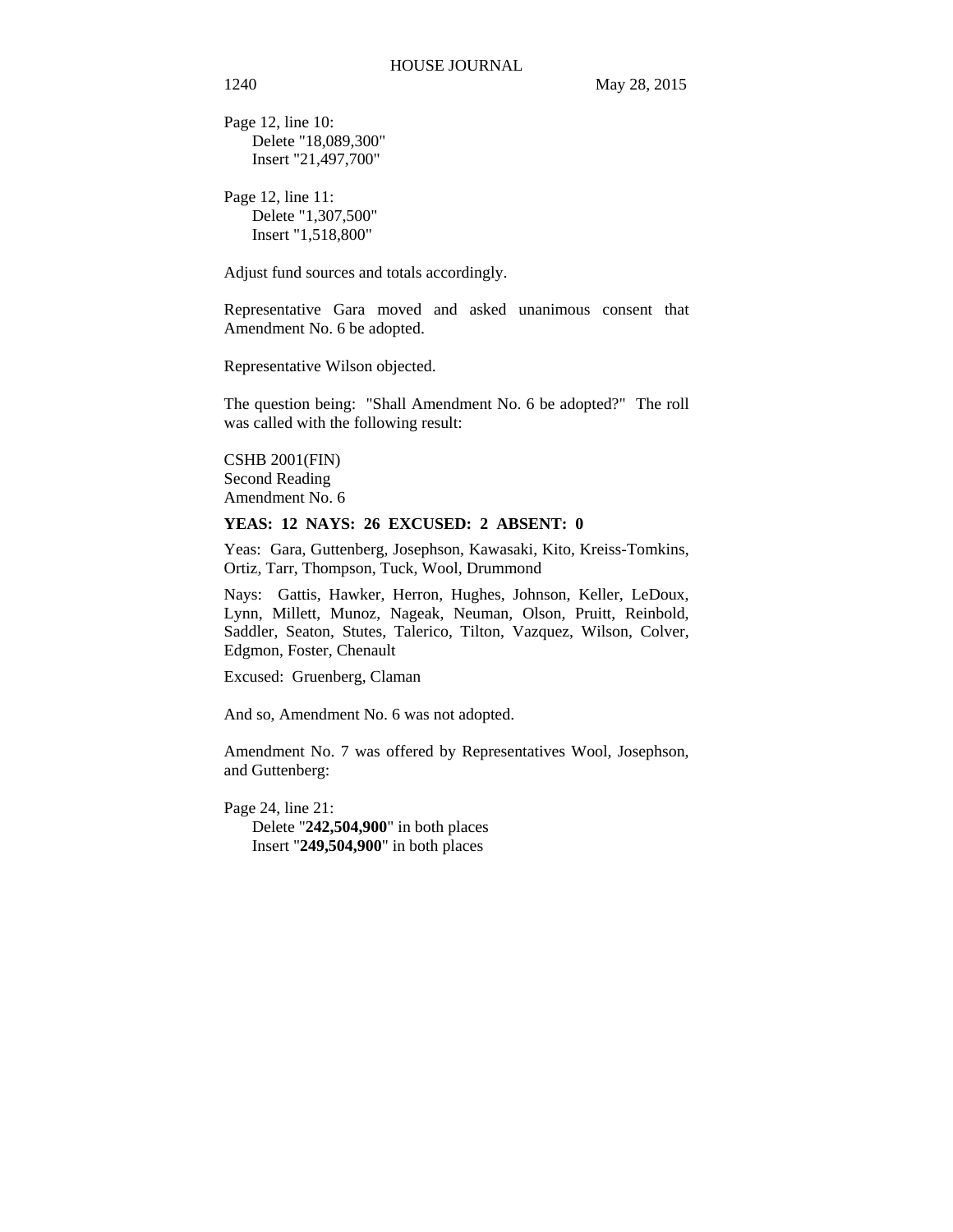Page 24, line 22: Delete "9,188,200" Insert "16,188,200"

Adjust fund sources and totals accordingly.

Representative Wool moved and asked unanimous consent that Amendment No. 7 be adopted.

Representative Wilson objected.

The question being: "Shall Amendment No. 7 be adopted?" The roll was called with the following result:

CSHB 2001(FIN) Second Reading Amendment No. 7

#### **YEAS: 11 NAYS: 27 EXCUSED: 2 ABSENT: 0**

Yeas: Guttenberg, Josephson, Kawasaki, Kito, Kreiss-Tomkins, Ortiz, Tarr, Tuck, Wool, Drummond, Gara

Nays: Gattis, Hawker, Herron, Hughes, Johnson, Keller, LeDoux, Lynn, Millett, Munoz, Nageak, Neuman, Olson, Pruitt, Reinbold, Saddler, Seaton, Stutes, Talerico, Thompson, Tilton, Vazquez, Wilson, Colver, Edgmon, Foster, Chenault

Excused: Gruenberg, Claman

And so, Amendment No. 7 was not adopted.

Amendment No. 8 was offered by Representatives Josephson and Tarr:

Page 1, line 4, following "**repealing**" (title amendment): Insert "**and lapsing**"

Page 66, line 25, following "APPROPRIATIONS.": Insert "(a)"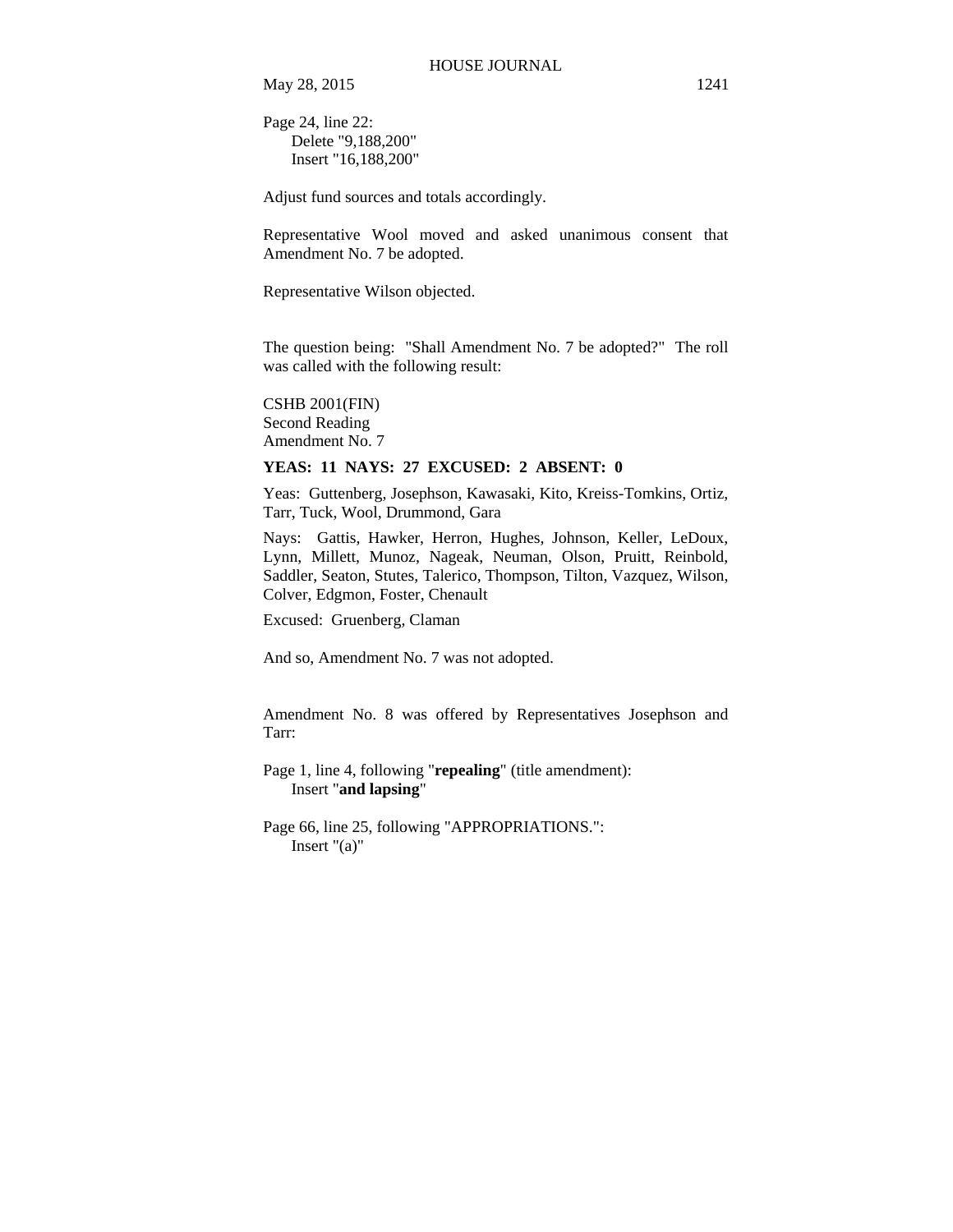Page 66, following line 26:

Insert a new subsection to read:

"(b) The sum of \$6,000,000 of the unexpended and unobligated balances of the appropriations made in sec. 4, ch. 16, SLA 2013, page 105, lines 20 - 24, and sec. 4, ch. 18, SLA 2014, page 87, lines 10 - 11, lapse into the general fund on June 30, 2015. It is the intent of the legislature that funds lapsed under this subsection not result in a decrease in personnel."

Page 67, line 11:

Delete "sec. 17" in both places Insert "secs. 15(b) and 17" in both places Delete "takes" Insert "take" Delete "is" Insert "are"

Page 67, line 28, following "14,": Insert "15(b),"

Representative Josephson moved and asked unanimous consent that Amendment No. 8 be adopted.

Representative Pruitt objected.

The question being: "Shall Amendment No. 8 be adopted?" The roll was called with the following result:

CSHB 2001(FIN) Second Reading Amendment No. 8

#### **YEAS: 10 NAYS: 27 EXCUSED: 2 ABSENT: 1**

Yeas: Guttenberg, Josephson, Kawasaki, Kito, Kreiss-Tomkins, Ortiz, Tarr, Tuck, Drummond, Gara

Nays: Hawker, Herron, Hughes, Johnson, Keller, LeDoux, Lynn, Millett, Munoz, Nageak, Neuman, Olson, Pruitt, Reinbold, Saddler, Seaton, Stutes, Talerico, Thompson, Tilton, Vazquez, Wilson, Colver, Edgmon, Foster, Gattis, Chenault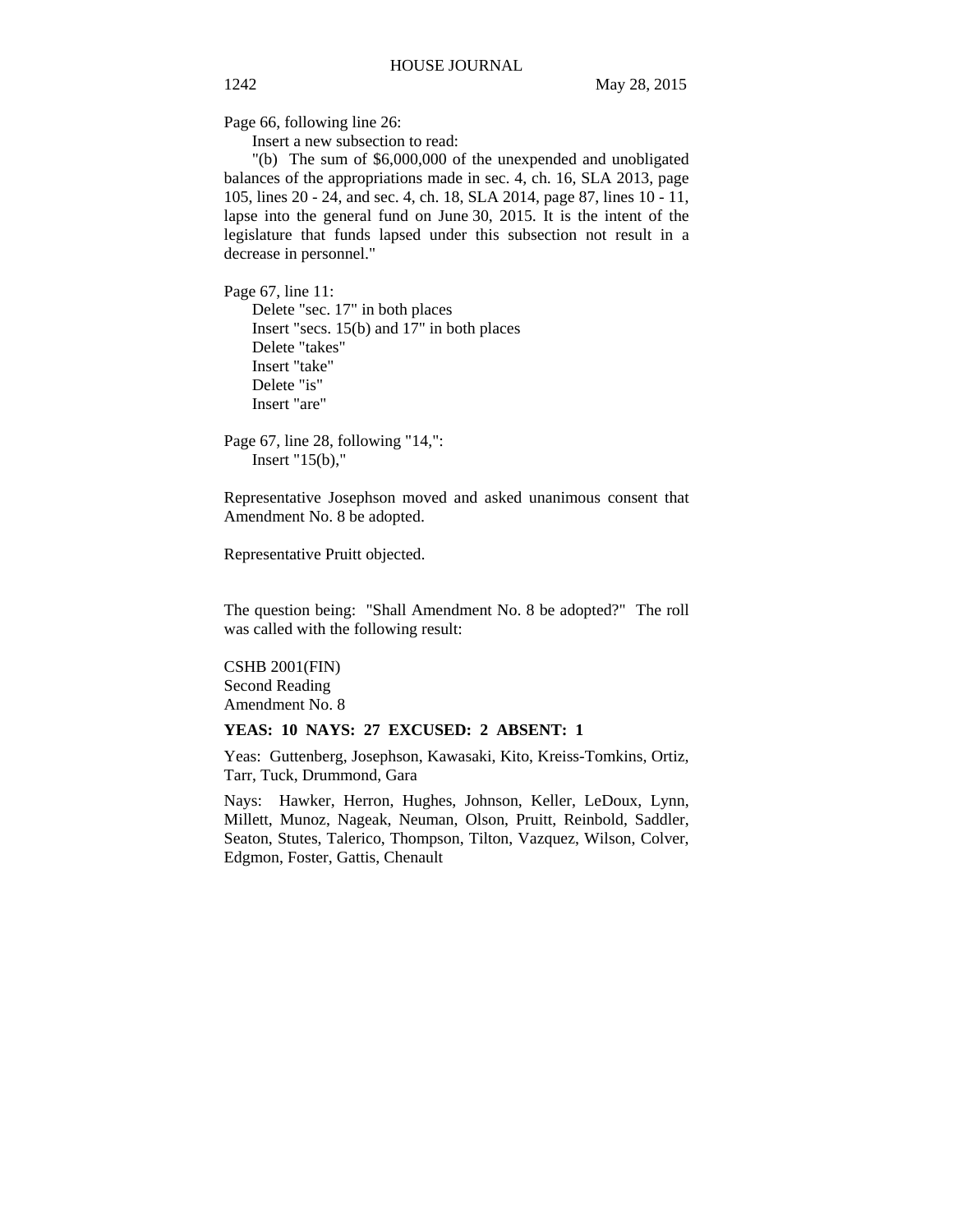Excused: Gruenberg, Claman

Absent: Wool

And so, Amendment No. 8 was not adopted.

Amendment No. 9 was offered by Representatives Tarr and Josephson:

Page 1, line 4, following "repealing" (title amendment): Insert "**and lapsing**"

Page 66, line 25, following "APPROPRIATIONS.": Insert "(a)"

Page 66, following line 26:

Insert a new subsection to read:

"(b) The unexpended and unobligated balance, estimated to be \$17,973,847, of the appropriation made in sec. 1, ch. 16, SLA 2013, page 12, lines 20 - 25, lapses into the general fund on June 30, 2015."

Page 67, line 11:

Delete "sec. 17" in both places Insert "secs. 15(b) and 17" in both places Delete "takes" Insert "take" Delete "is" Insert "are"

```
Page 67, line 28, following "14,": 
Insert "15(b),"
```
Representative Josephson moved and asked unanimous consent that Amendment No. 9 be adopted.

Representative Pruitt objected.

The question being: "Shall Amendment No. 9 be adopted?" The roll was called with the following result: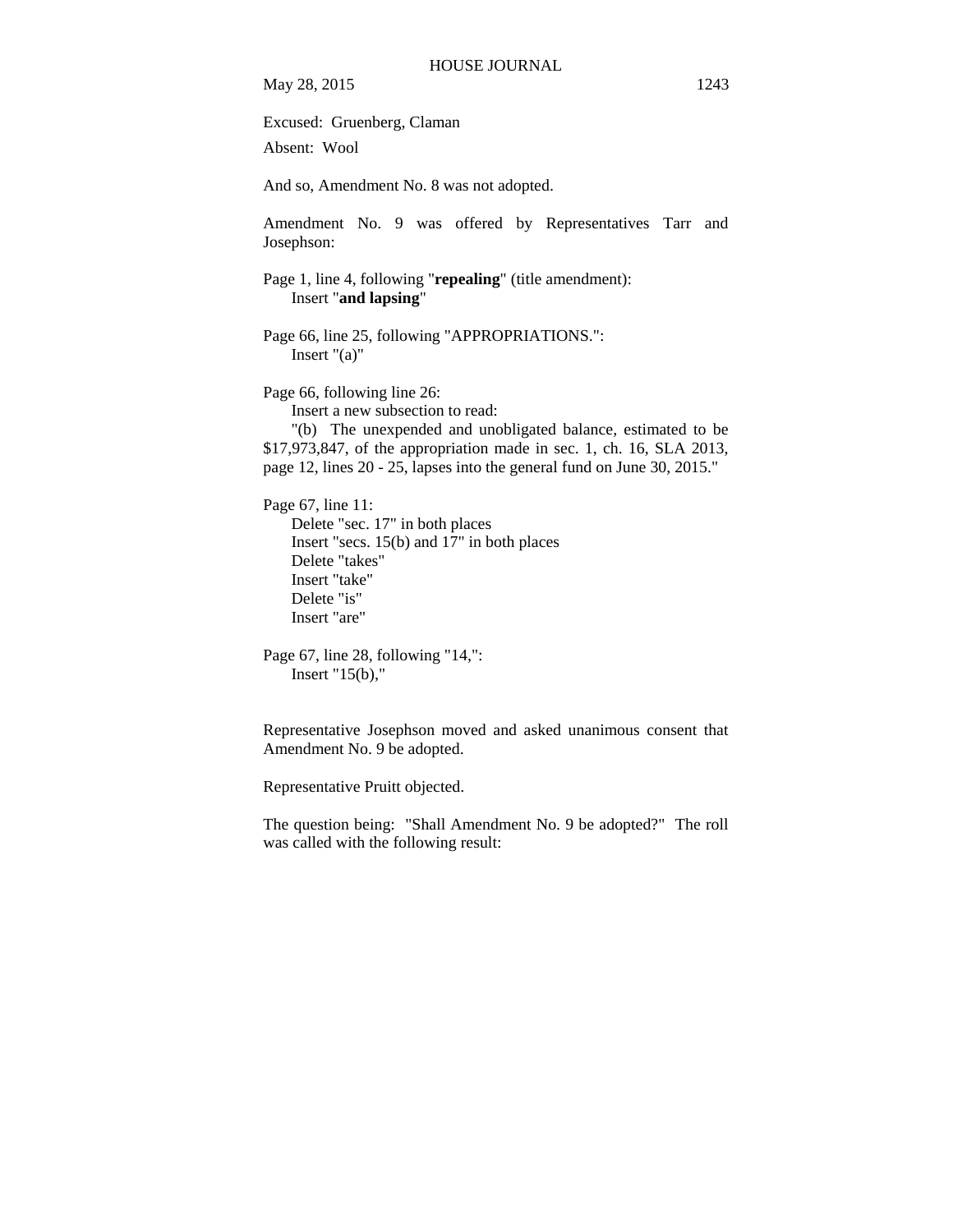CSHB 2001(FIN) Second Reading Amendment No. 9

#### **YEAS: 12 NAYS: 26 EXCUSED: 2 ABSENT: 0**

Yeas: Guttenberg, Josephson, Kawasaki, Kito, Kreiss-Tomkins, Ortiz, Reinbold, Tarr, Tuck, Wool, Drummond, Gara

Nays: Hawker, Herron, Hughes, Johnson, Keller, LeDoux, Lynn, Millett, Munoz, Nageak, Neuman, Olson, Pruitt, Saddler, Seaton, Stutes, Talerico, Thompson, Tilton, Vazquez, Wilson, Colver, Edgmon, Foster, Gattis, Chenault

Excused: Claman, Gruenberg

And so, Amendment No. 9 was not adopted.

Amendment No. 10 was offered by Representatives Gara and Kito:

Page 2, lines 4 - 6:

Delete "A department-wide, agency-wide, or branch-wide unallocated reduction set out in this section may be allocated among the appropriations made in this section to that department, agency, or branch."

Page 25, lines 21 - 25: Delete all material.

Page 27, lines 24 - 26: Delete all material.

Adjust fund sources and totals accordingly.

Representative Gara moved and asked unanimous consent that Amendment No. 10 be adopted.

Representative Neuman objected.

Representatives Josephson, Talerico, and Vazquez moved and asked unanimous consent that they be allowed to abstain from voting because of a conflict of interest. Objection was heard, and the members were required to vote.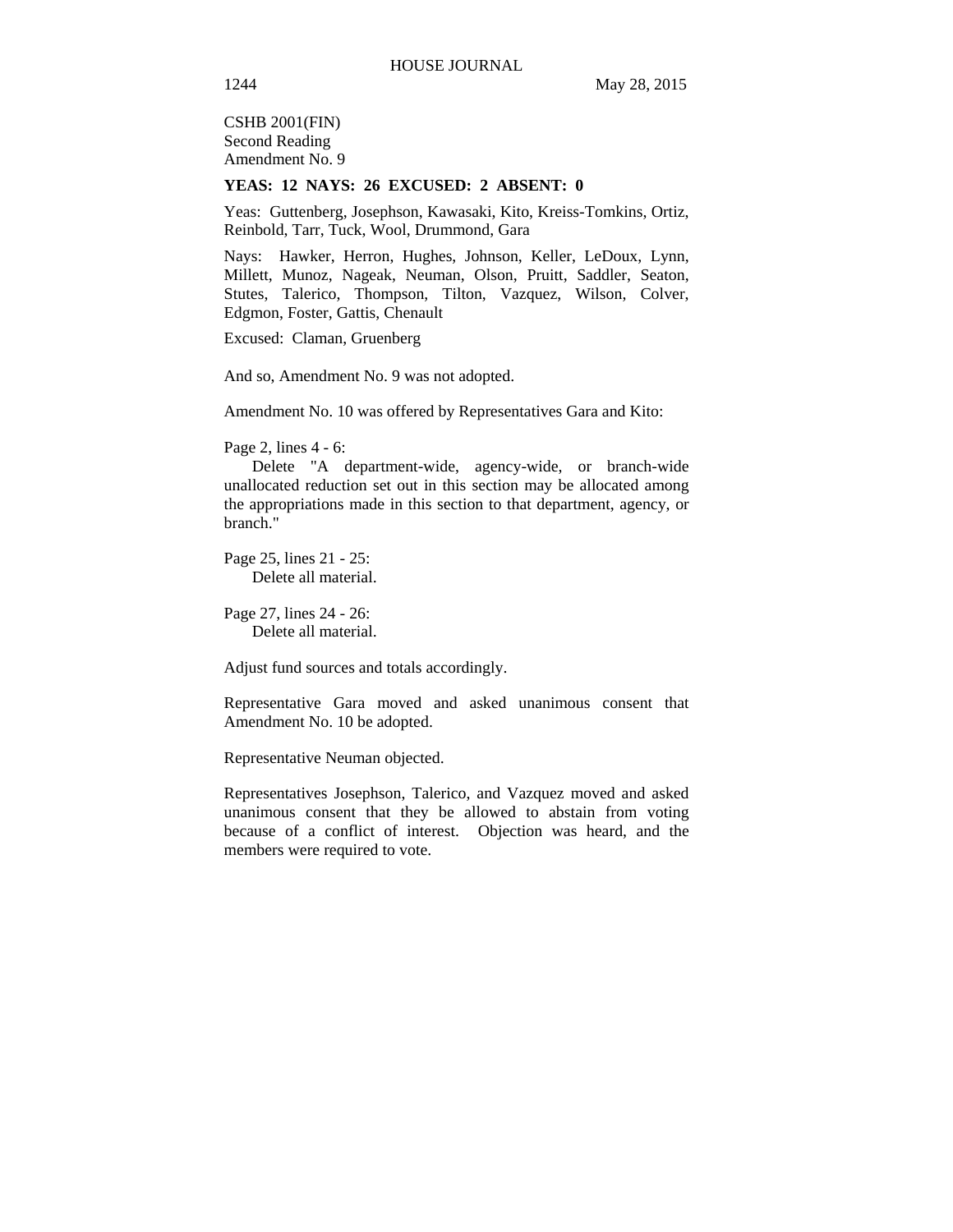Pursuant to Uniform Rule 4, the Speaker temporarily relinquished the Chair to Representative Millett, Majority Leader.

The Speaker resumed the Chair.

Representative Millett moved and asked unanimous consent that Representative Vazquez be excused from a call of the House until 7:30 p.m., tonight. There being no objection, it was so ordered.

The question being: "Shall Amendment No. 10 be adopted?" The roll was called with the following result:

CSHB 2001(FIN) Second Reading Amendment No. 10

## **YEAS: 11 NAYS: 25 EXCUSED: 3 ABSENT: 1**

Yeas: Josephson, Kawasaki, Kito, Kreiss-Tomkins, Ortiz, Tarr, Tuck, Wool, Drummond, Gara, Guttenberg

Nays: Hawker, Herron, Hughes, Johnson, Keller, LeDoux, Lynn, Millett, Munoz, Nageak, Neuman, Olson, Pruitt, Reinbold, Saddler, Seaton, Stutes, Talerico, Thompson, Tilton, Wilson, Colver, Foster, Gattis, Chenault

Excused: Vazquez, Claman, Gruenberg

Absent: Edgmon

And so, Amendment No. 10 was not adopted.

Amendment No. 11 was offered by Representatives Ortiz, Kito, and Kreiss-Tomkins:

Page 24, line 6: Delete "**69,095,500**" in both places Insert "**74,095,500**" in both places

Page 24, line 7: Delete "58,351,100" Insert "63,351,100"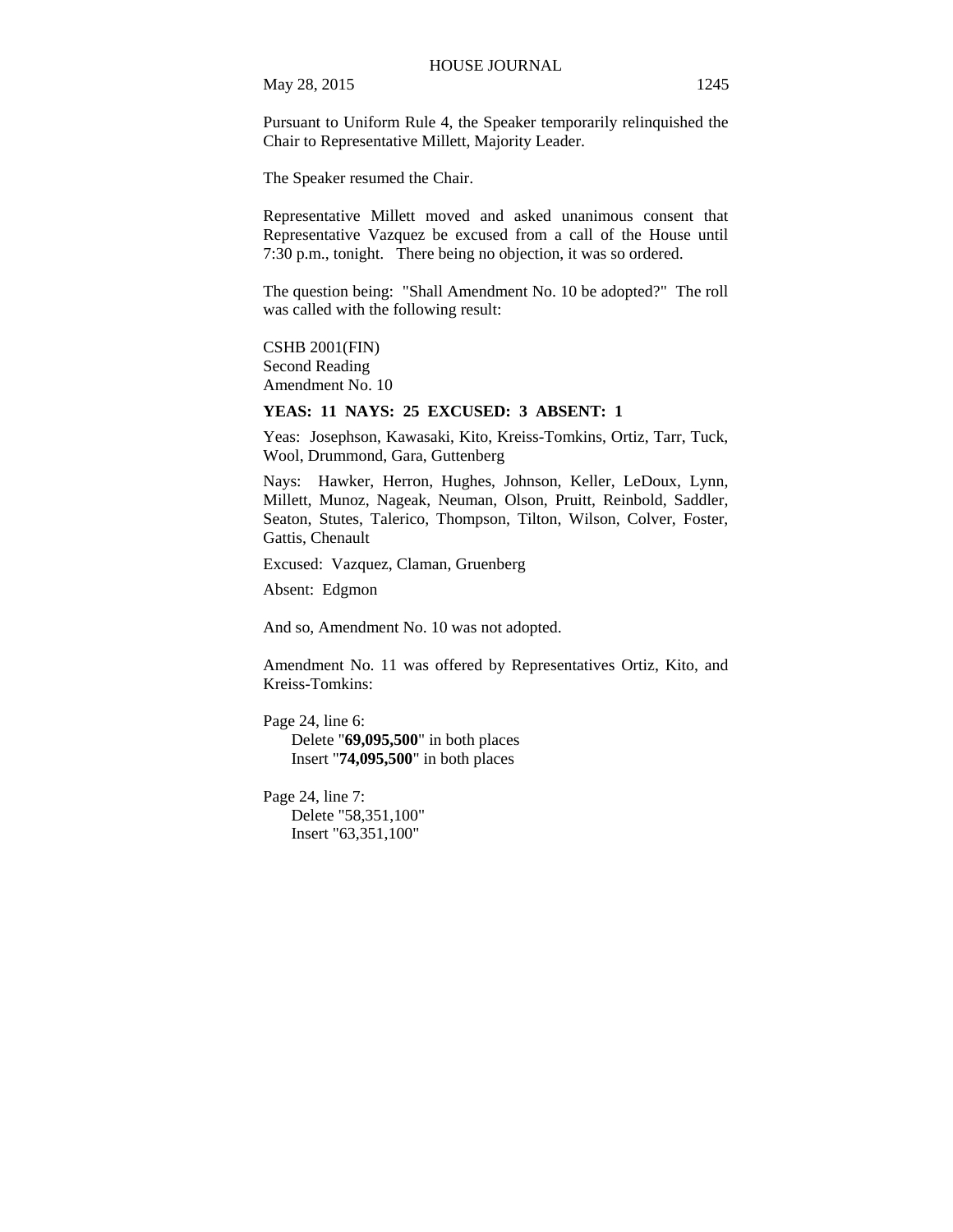Adjust fund sources and totals accordingly.

Representative Ortiz moved and asked unanimous consent that Amendment No. 11 be adopted.

Representative Thompson objected.

The question being: "Shall Amendment No. 11 be adopted?" The roll was called with the following result:

CSHB 2001(FIN) Second Reading Amendment No. 11

## **YEAS: 13 NAYS: 24 EXCUSED: 3 ABSENT: 0**

Yeas: Josephson, Kawasaki, Kito, Kreiss-Tomkins, Munoz, Ortiz, Stutes, Tarr, Tuck, Wool, Drummond, Gara, Guttenberg

Nays: Herron, Hughes, Johnson, Keller, LeDoux, Lynn, Millett, Nageak, Neuman, Olson, Pruitt, Reinbold, Saddler, Seaton, Talerico, Thompson, Tilton, Wilson, Colver, Edgmon, Foster, Gattis, Hawker, Chenault

Excused: Vazquez, Claman, Gruenberg

And so, Amendment No. 11 was not adopted.

Amendment No. 12 was offered by Representative Josephson:

Page 6, following line 3: Insert new material to read: "**\* \* \* \* \* \* \* \* \* \* \* \* \* \* \* Department of Corrections \* \* \* \* \* \* \* \* \* \* \* \* \* \* \*** APPROPRIATION GENERAL ALLOCATIONS ITEMS FUND Health and Rehabilitation Services -4,108,200 -4,108,200 Physical Health Care **-**4,108,200"

Page 11, line 19: Delete "**3,682,800**" in both places Insert "**2,124,100**" in both places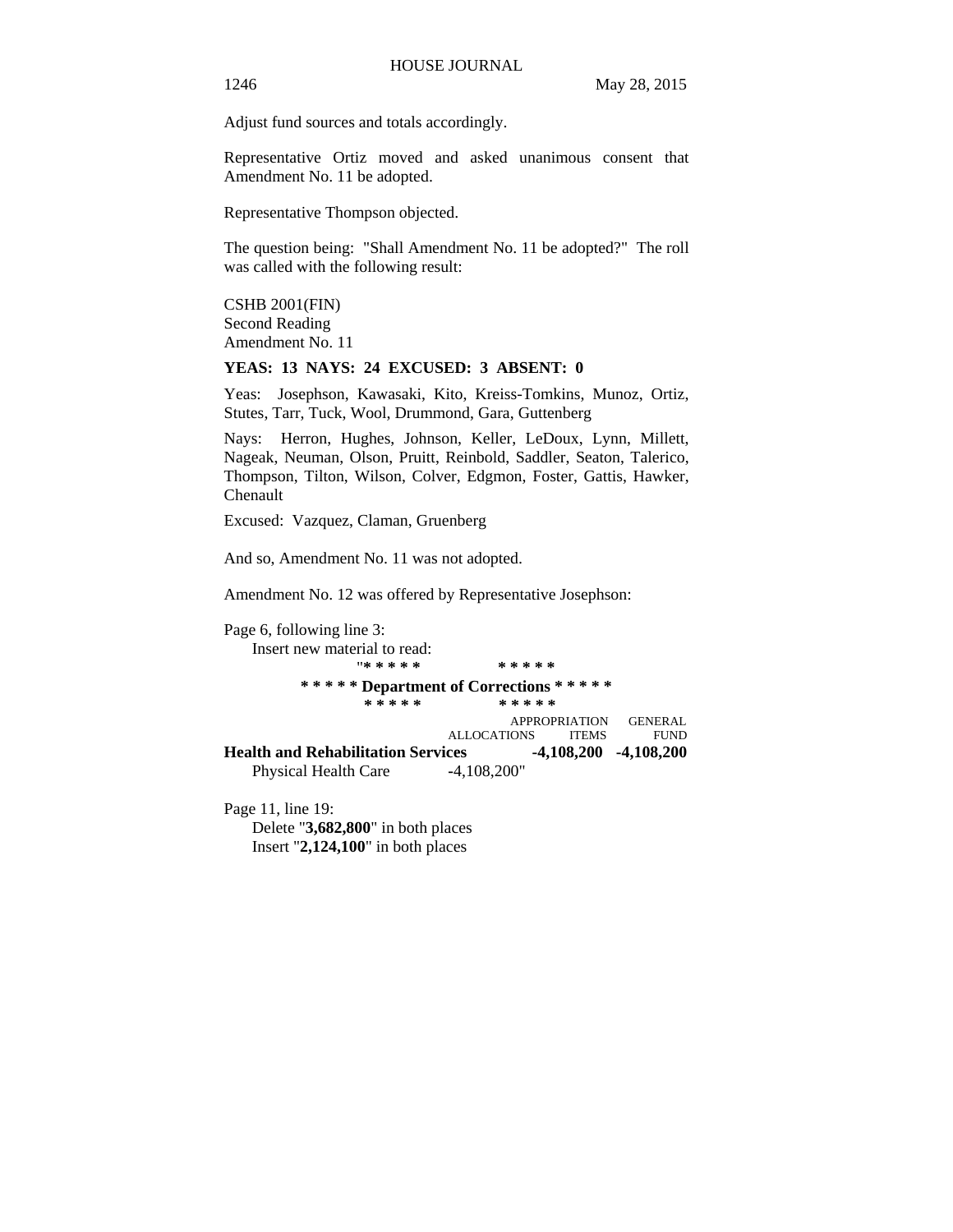| Page 11, line 20:<br>Delete "452,200"<br>Insert "-1,106,500"    |                                |                               |                              |
|-----------------------------------------------------------------|--------------------------------|-------------------------------|------------------------------|
| Page 12, line 18:<br>Delete all material and insert:            | "APPROPRIATION<br><b>ITEMS</b> | <b>GENERAL</b><br><b>FUND</b> | <b>OTHER</b><br><b>FUNDS</b> |
| <b>Health Care Services</b>                                     | 4,284,500                      | 3,874,500                     | 410,000"                     |
| Page 12, line 21:<br>Delete "735,500"<br>Insert "-264,500"      |                                |                               |                              |
| Page 12, line 27:<br>Delete "2,533,000"<br>Insert "2,943,000"   |                                |                               |                              |
| Page 13, line 14:<br>Delete all material and insert:            | "APPROPRIATION<br><b>ITEMS</b> | <b>GENERAL</b><br><b>FUND</b> | <b>OTHER</b><br><b>FUNDS</b> |
| <b>Public Assistance</b>                                        | 78,502,100                     | 75,724,800                    | 2,777,300"                   |
| Page 13, line 26:<br>Delete "10,285,200"<br>Insert "13,062,500" |                                |                               |                              |
| Page 15, line 17:<br>Delete all material and insert:            | "APPROPRIATION<br><b>ITEMS</b> | GENERAL<br><b>FUND</b>        | <b>OTHER</b><br><b>FUNDS</b> |
| <b>Medicaid Services</b>                                        | 432,885,000                    | 287,446,600                   | 145,438,400"                 |
| Page 15, lines 24 - 27:<br>Delete all material.                 |                                |                               |                              |
| Page 15, line 28:<br>Delete "759,400"<br>Insert "5,558,900"     |                                |                               |                              |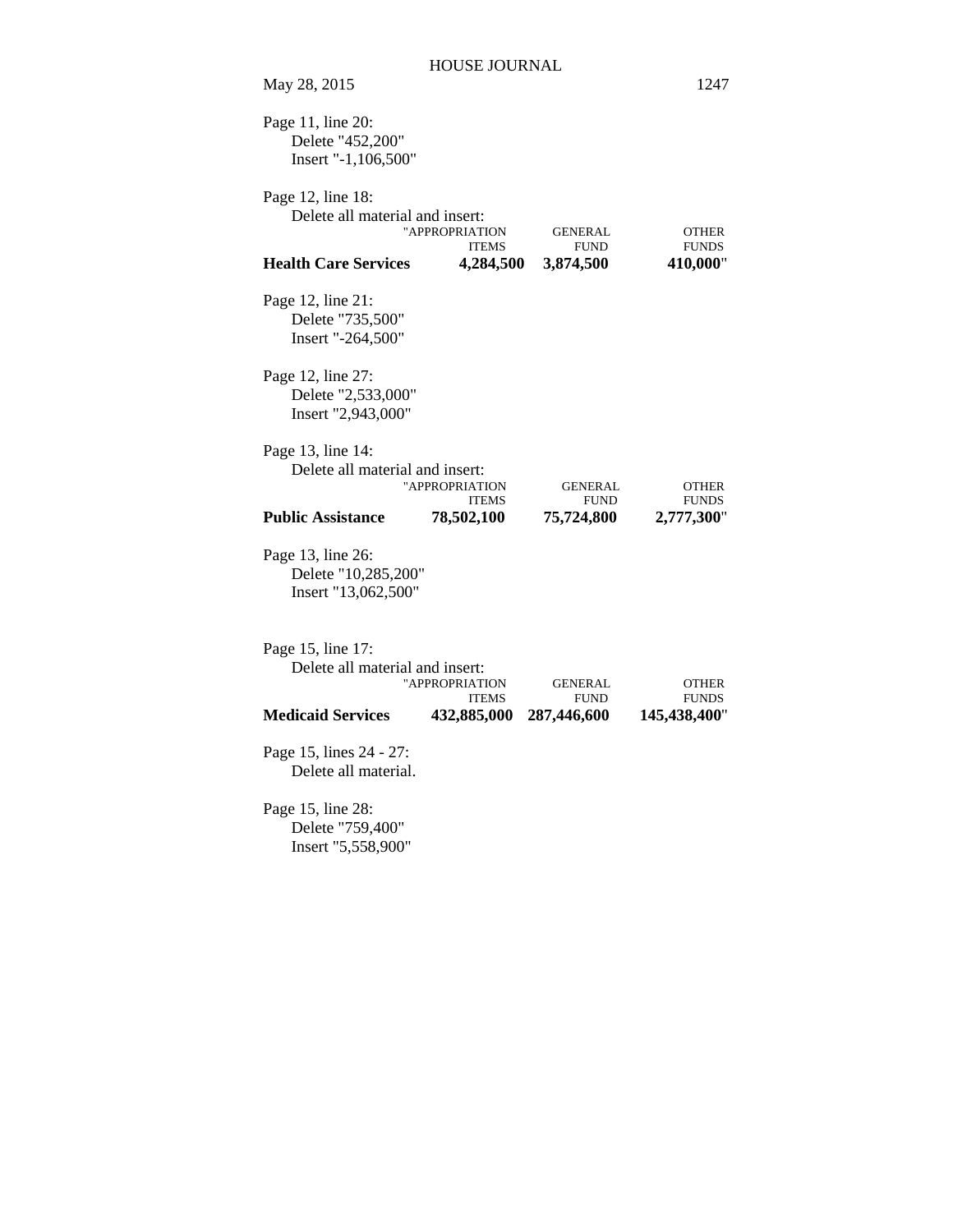Page 15, line 32: Delete "3,181,200" Insert "8,562,400"

Page 16, line 3: Delete "148,675,500" Insert "281,024,400"

Page 16, line 5: Delete "133,614,700" Insert "136,523,500"

Adjust fund sources and totals accordingly.

Page 63, following line 6:

Insert a new bill section to read:

"**\* Sec. 8.** FEDERAL RECEIPTS. (a) Federal receipts that are received during the fiscal year ending June 30, 2016, and that exceed the amounts appropriated by this Act, are appropriated conditioned on compliance with the program review provisions of AS 37.07.080(h).

(b) If federal receipts that are received during the fiscal year ending June 30, 2016, exceed the amounts appropriated by this Act, the appropriations from state funds for the affected program shall be reduced by the excess if the reductions are consistent with applicable federal statutes.

(c) If federal receipts that are received during the fiscal year ending June 30, 2016, fall short of the amounts appropriated by this Act, the affected appropriation is reduced by the amount of the shortfall in receipts."

Renumber the following bill sections accordingly.

Page 63, lines 29 - 30: Delete "sec. 13(b)" Insert "sec. 14(b)"

Page 66, line 19: Delete "sec. 13(a)" Insert "sec. 14(a)"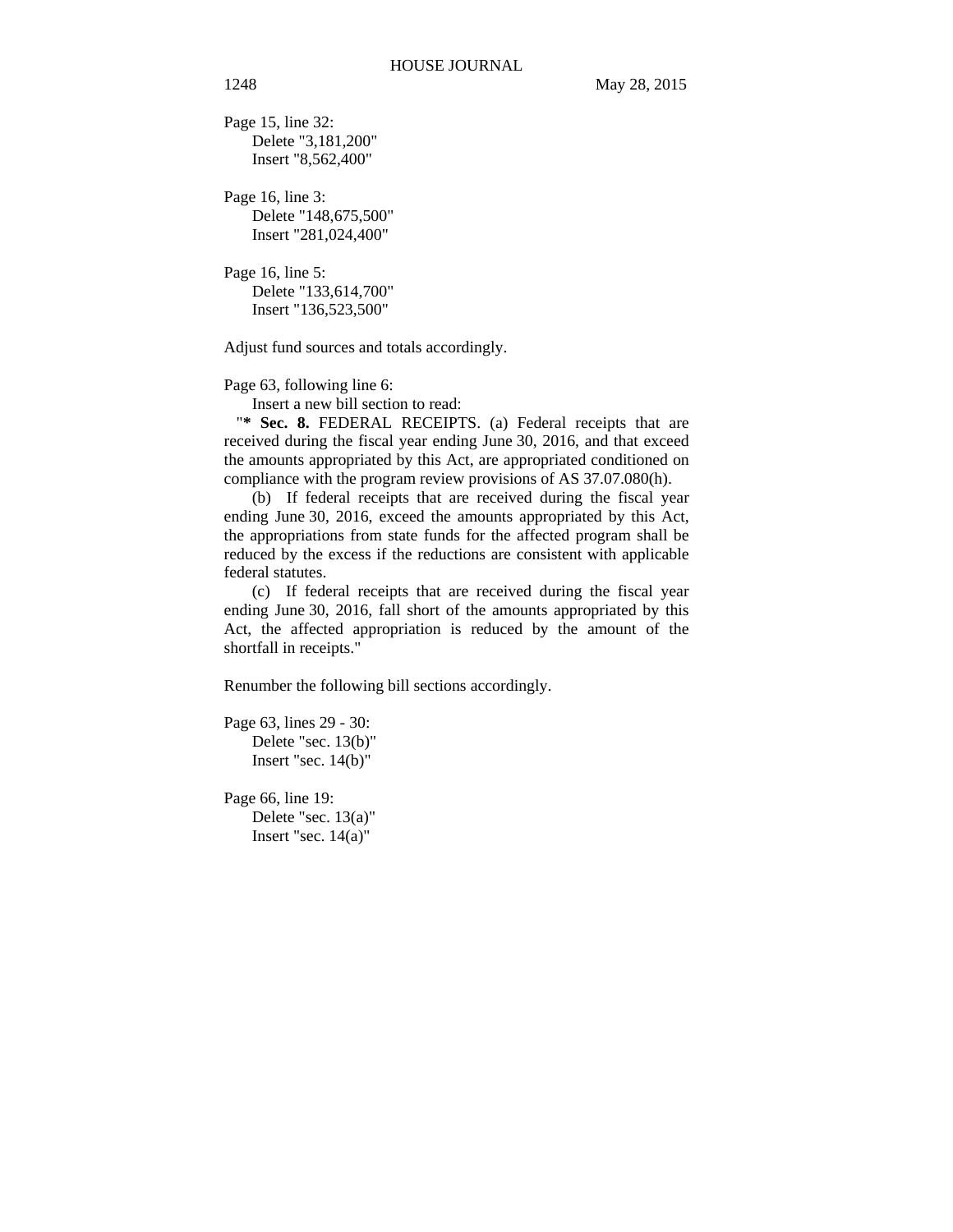Page 66, line 25: Delete "secs. 8 - 11" Insert "secs. 9 - 12" Page 66, line 28: Delete all material and insert: "**\* Sec. 18.** Section 1, ch. 23, SLA 2015, page 23, lines 24 - 27, secs. 24(b), 26(d), 26(e), 33, and 36, ch. 23, SLA 2015, sec. 1, ch. 24, SLA 2015, page 5, line 31, through page 6, line 3, and sec. 40, HCS CSSB 26(FIN) am H, Twenty-Ninth Alaska State Legislature, are repealed." Page 67, line 3: Delete "sec. 13(a)" Insert "sec.  $14(a)$ " Page 67, line 5: Delete "sec. 14" Insert "sec. 15" Page 67, line 6: Delete "sec. 14" Insert "sec. 15" Page 67, line 7: Delete "secs. 13(a) and (b)" Insert "secs.  $14(a)$  and  $(b)$ " Page 67, line 9: Delete "secs. 13(a) and 16" Insert "secs. 14(a) and 17" Page 67, line 10: Delete "secs. 13(a) and 16" Insert "secs. 14(a) and 17" Page 67, line 11: Delete "sec. 17" in both places Insert "sec. 18" in both places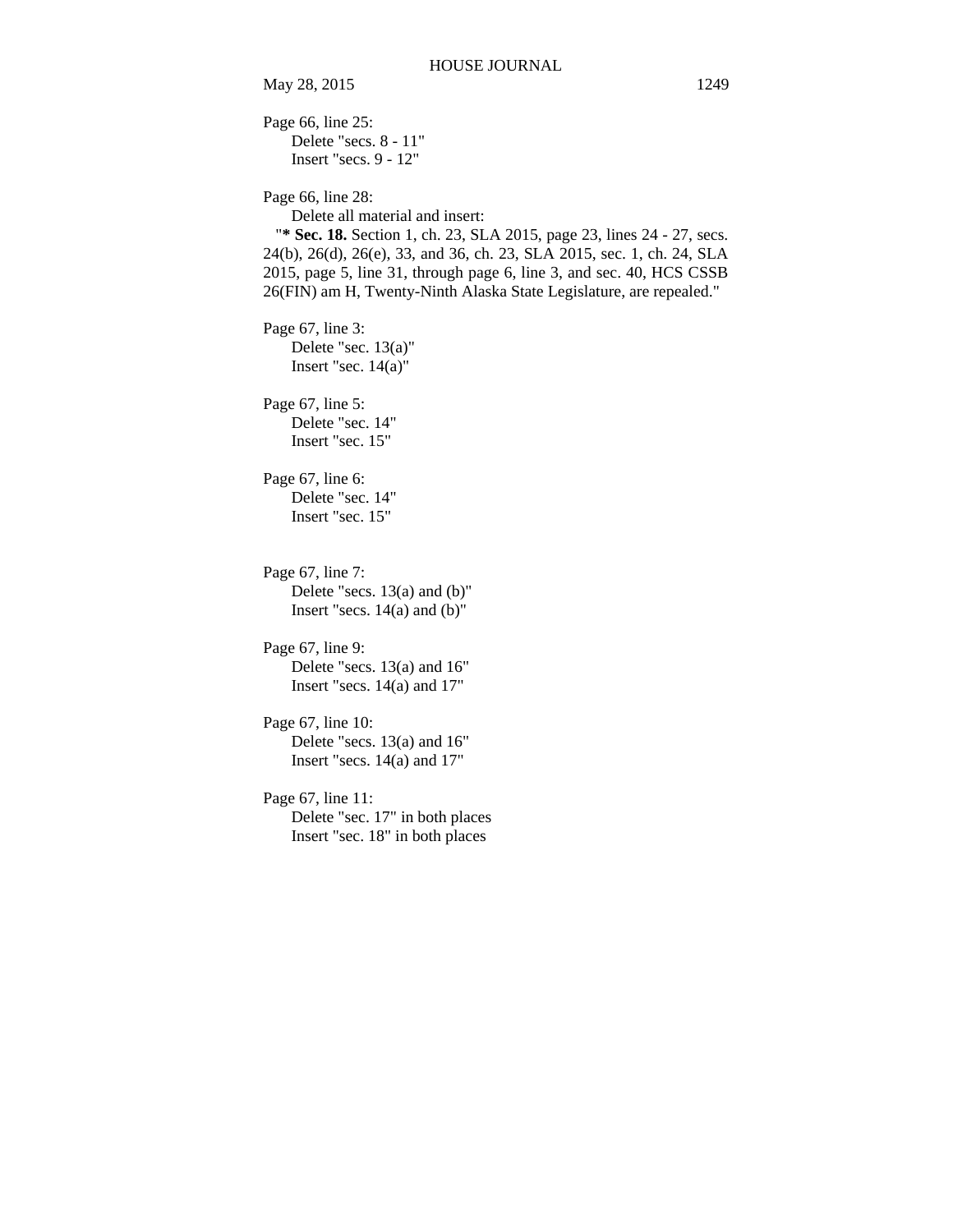Page 67, line 14: Delete "sec. 14" Insert "sec. 15" Page 67, line 15: Delete "sec. 13(a)" Insert "sec.  $14(a)$ " Page 67, line 18: Delete "12" Insert "13" Page 67, line 20: Delete "9(a) - (c), 12, and 16" Insert "10(a) - (c), 13, and 17" Page 67, line 21: Delete "sec. 13(b)" Insert "sec. 14(b)" Page 67, line 24: Delete "sec. 10" Insert "sec. 11" Page 67, line 25: Delete "sec. 13(b)" Insert "sec. 14(b)" Page 67, line 28: Delete "Sections 13(a), 14, 18, and 19(a)" Insert "Sections 14(a), 15, 19, and 20(a)" Page 67, line 29: Delete "Sections 16 and 17" Insert "Sections 17 and 18" Page 67, line 30: Delete "secs. 20 and 21" Insert "secs. 21 and 22"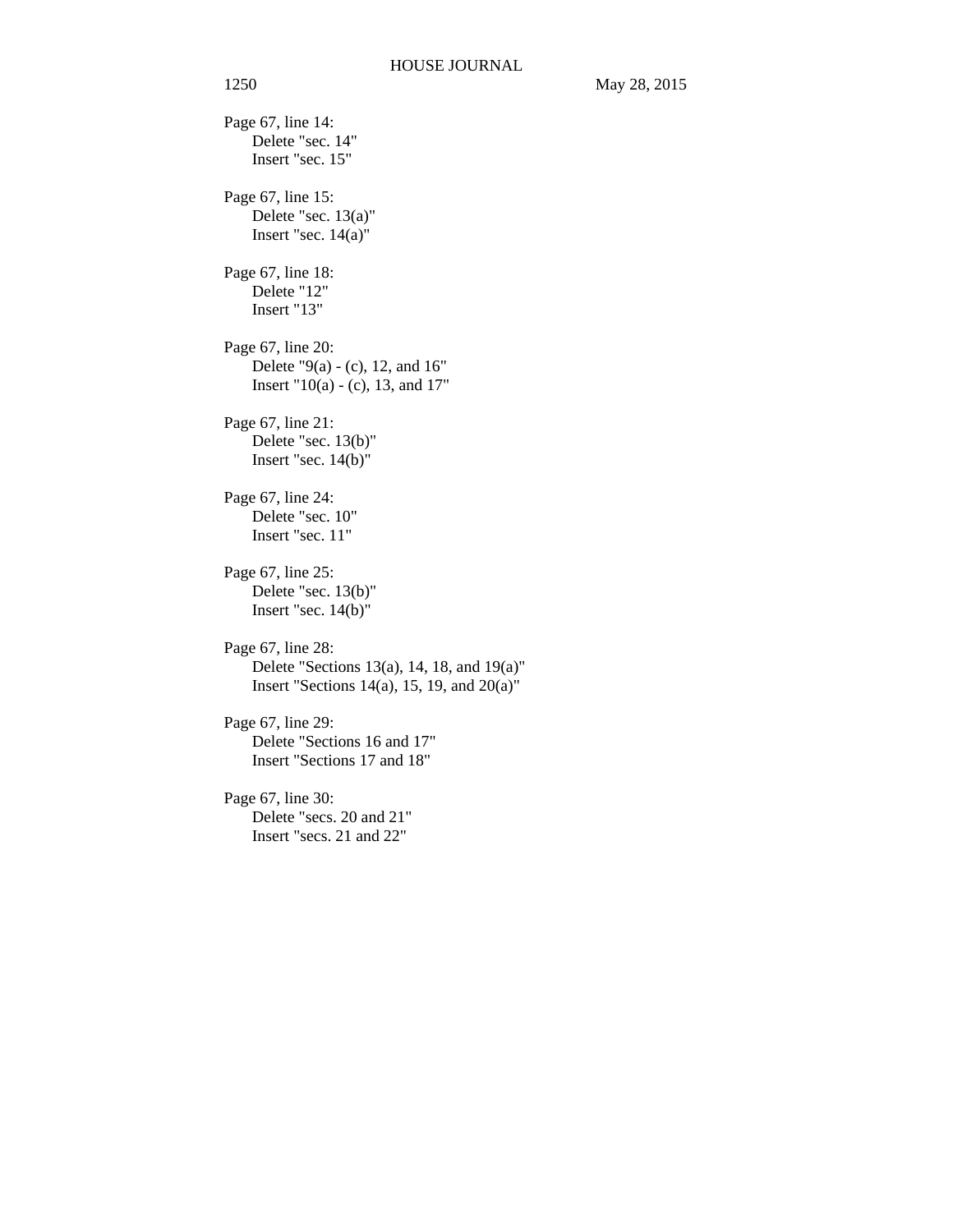Representative Josephson moved and asked unanimous consent that Amendment No. 12 be adopted.

There was objection.

Representative Johnson moved and asked unanimous consent that Amendment No. 12 be tabled.

There was objection.

\*\*The presence of Representative Vazquez, who was excused (page 1245), was noted.

The Speaker voided the first vote on tabling Amendment No. 12 and stated that a second vote would be called.

The question being: "Shall Amendment No. 12 be tabled?" The roll was called with the following result:

CSHB 2001(FIN) Second Reading Table Amendment No. 12

### **YEAS: 27 NAYS: 11 EXCUSED: 2 ABSENT: 0**

Yeas: Johnson, Keller, LeDoux, Lynn, Millett, Munoz, Nageak, Neuman, Olson, Pruitt, Reinbold, Saddler, Seaton, Stutes, Talerico, Thompson, Tilton, Vazquez, Wilson, Colver, Edgmon, Foster, Gattis, Hawker, Herron, Hughes, Chenault

Nays: Josephson, Kawasaki, Kito, Kreiss-Tomkins, Ortiz, Tarr, Tuck, Wool, Drummond, Gara, Guttenberg

Excused: Claman, Gruenberg

And so, the motion passed and Amendment No. 12 was tabled.

The Speaker stated that, without objection, the House would recess until 8:30 p.m.; and so, the House recessed at 7:06 p.m.

#### **AFTER RECESS**

The Speaker called the House back to order at 8:42 p.m.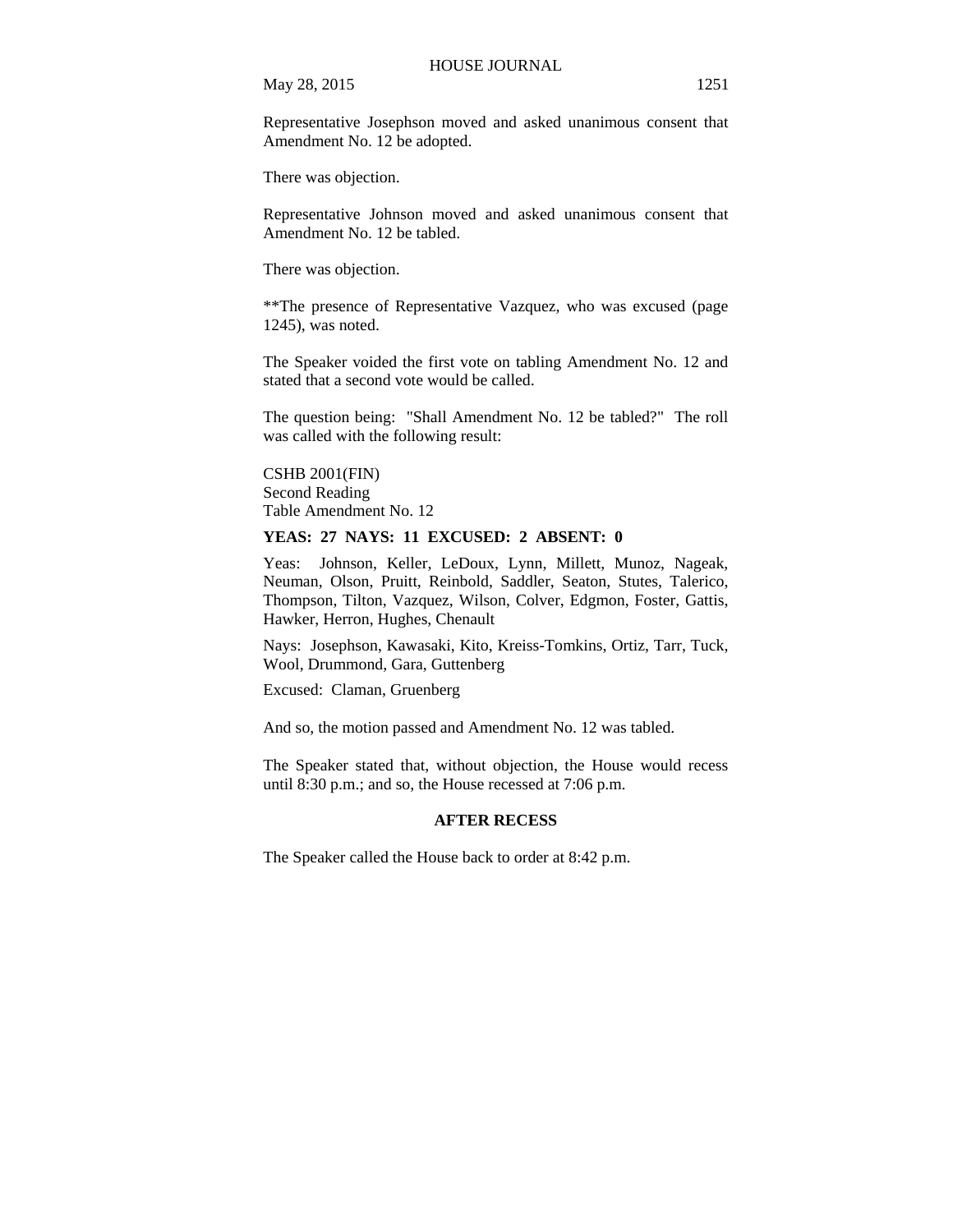\*\*The presence of Representative Claman, who was excused (page 1210), was noted.

#### **THIRD READING OF HOUSE BILLS**

(continued)

### **HB 2001**

The following was again before the House in second reading (page 1235):

#### CS FOR HOUSE BILL NO. 2001(FIN)

"An Act making appropriations for the operating and loan program expenses of state government and for certain programs; making appropriations for the operating expenses of the state's integrated comprehensive mental health program; capitalizing funds and repealing appropriations; making appropriations under art. IX, sec. 17(c), Constitution of the State of Alaska, from the constitutional budget reserve fund; and providing for an effective date."

Amendment No. 13 was offered by Representative Josephson:

Page 15, lines 24 - 27: Delete all material.

Representative Josephson moved and asked unanimous consent that Amendment No. 13 be adopted.

There was objection.

The House adjourned.

### **ANNOUNCEMENTS**

House committee schedules are published under separate cover.